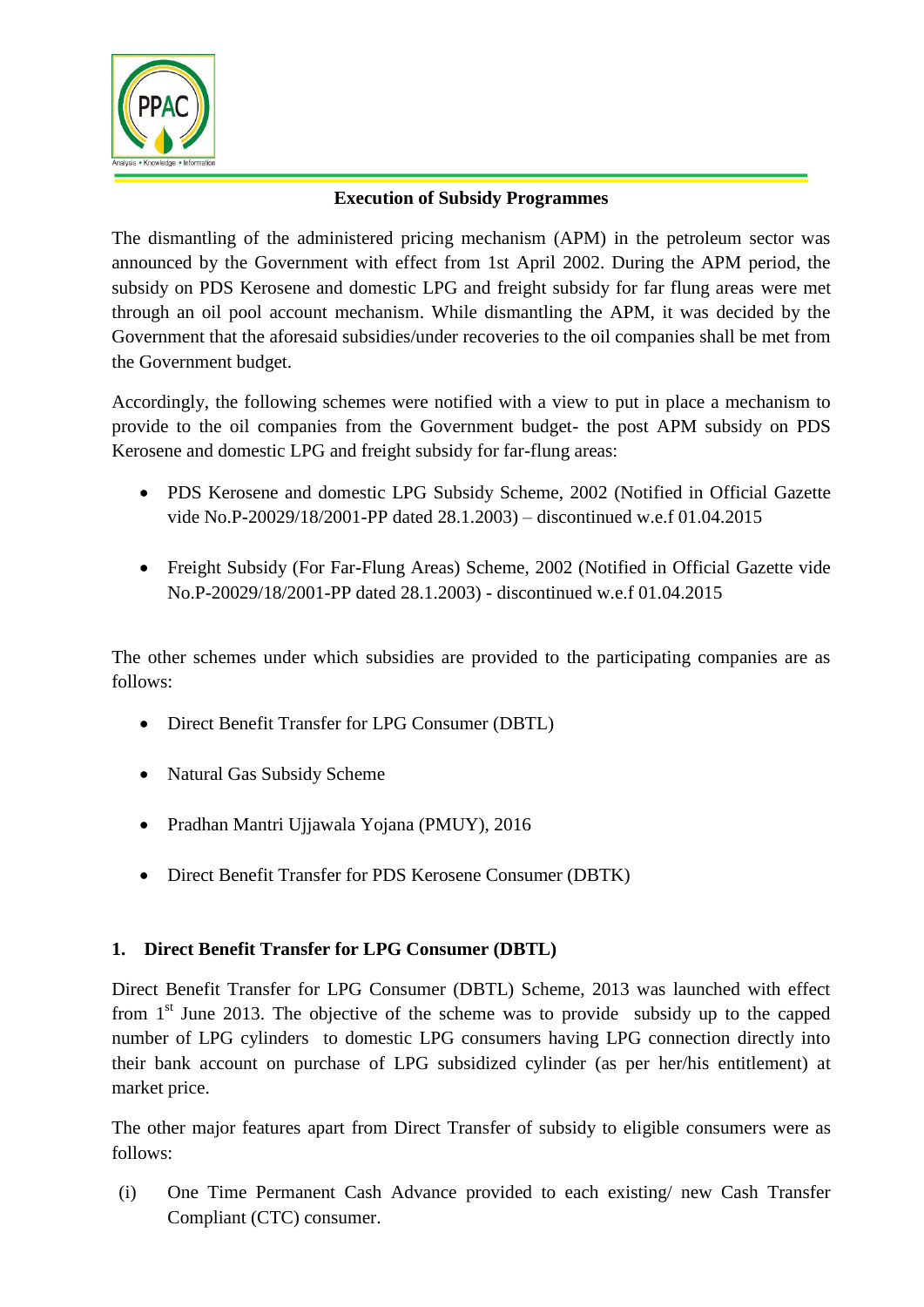

(ii) The expenditure on project management for the districts where DBTL is launched to be reimbursed to OMCs subject to certain specified ceilings.

The scheme was launched in phased manner in various districts all over India. By Jan'14 DBTL Scheme, 2013 was launched in 291 districts. However, scheme was kept in abeyance vide MOP&NG letter dated 07.03.14 from 07.03.14.

A modified DBTL scheme was again launched with effect from 15th November 2014 in 54 districts of India which was called as PAHAL (DBTL) Scheme, 2014. This was extended to all Districts in the country on 01.01.2015.

The basic objectives, principles and features of the modified scheme remained the same but with a few improvements and changes.

The budgetary provision for DBTL and the actual payments released from the Union Budget, up to 2016-17 are as under:

|         |                     |          |                                    | Rs/Crs |
|---------|---------------------|----------|------------------------------------|--------|
| Year    | <b>DBTL Subsidy</b> |          | <b>Project Management Expenses</b> |        |
|         | <b>Budget</b>       | Actual   | <b>Budget</b>                      | Actual |
| 2013-14 | 1377.00             | 1377.00  | 145.00                             | 43.16  |
| 2014-15 | 2500.00             | 2500.00  | 1.00                               | 0.00   |
| 2015-16 | 21140.00            | 21140.0  | 200.00                             | 200.00 |
| 2016-17 | 13000.00            | 13000.00 |                                    |        |

## **2. Natural Gas Subsidy**

MOP&NG has formulated a scheme for administering subsidy related to sale of Natural Gas in the North East region of India. The scheme is known as the "Natural Gas Subsidy Scheme". The participating companies currently under the scheme are Oil India Ltd and ONGC Ltd.

These participating companies sell natural gas from the nominated gas fields to the consumers at Administered Pricing Mechanism (APM) rate as decided by the Government from time to time. Customers to whom gas is sold are in Power Sector, Fertilizer Sector. Allocations of supply to the customers are given as per various orders of MOP&NG.

The participating companies are entitled to a subsidy from the Government for the sales made to the consumers at APM rate. The amount of subsidy shall be a difference between the producer price as applicable to the participating companies and the APM rate or the consumer price applicable to different categories of customers of the NE Region for the quantities of gas supplied.

Subsidy on natural gas is provided from the budgetary grant of MOP&NG.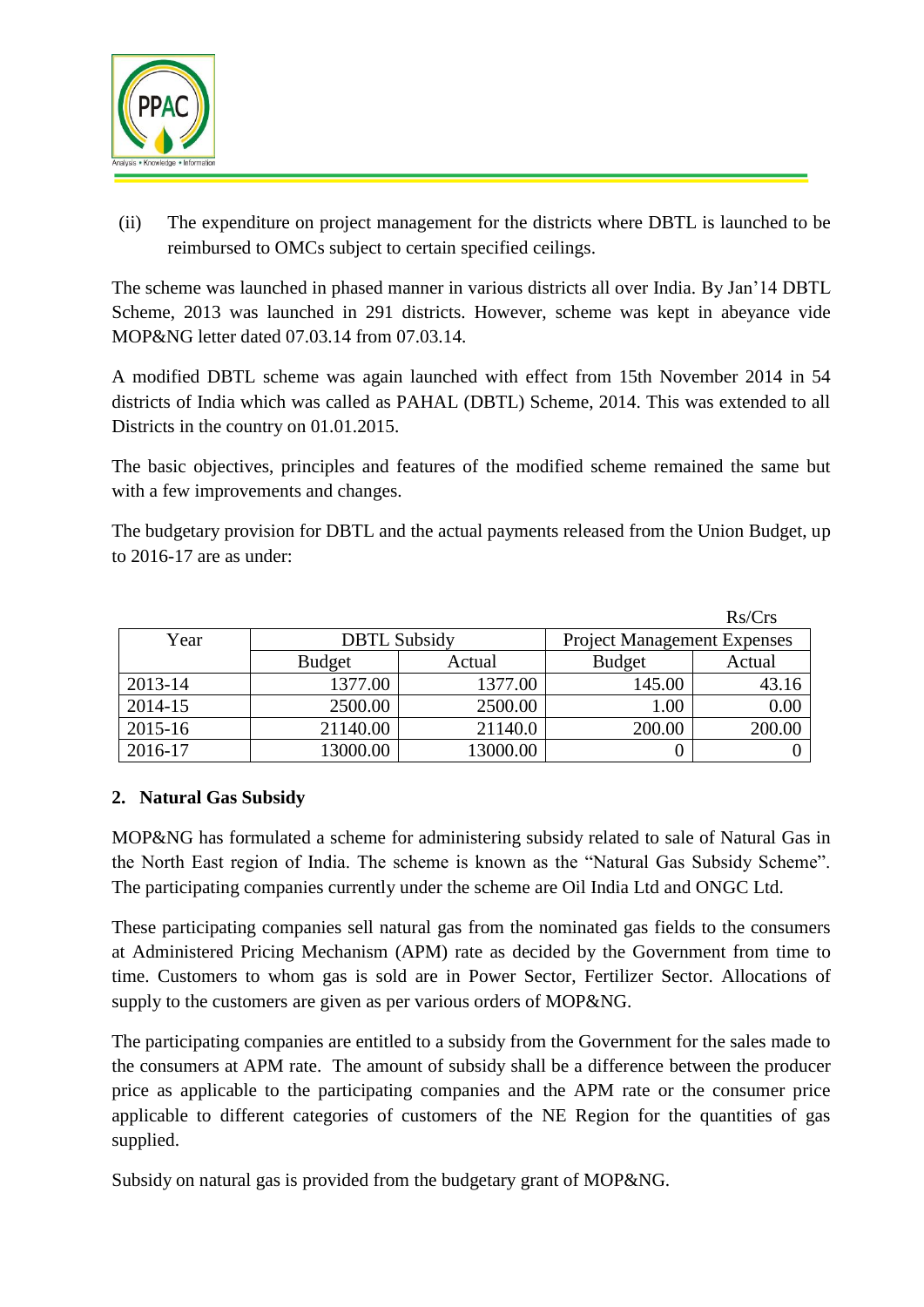

The budgetary provision for Natural Gas Subsidy and the actual payments released from the Union Budget, up to 2016-17 are as under:

| Year    | <b>Budget</b> | Actual   |
|---------|---------------|----------|
|         |               |          |
|         |               | payments |
| 2010-11 | 444.73        | 444.73   |
| 2011-12 | 458.00        | 458.00   |
| 2012-13 | 626.87        | 626.87   |
| 2013-14 | 625.00        | 625.00   |
| 2014-15 | 661.00        | 661.00   |
| 2015-16 | 660.00        | 660.00   |
| 2016-17 | 744.45        | 744.45   |

Rs/Crores

### **3. Pradhan Mantri Ujjawala Yojana (PMUY), 2016**

PMUY scheme was launched on  $1<sup>st</sup>$  May, 2016 for providing free LPG connections by Oil Marketing Companies (OMCs) to women belonging to the below poverty line (BPL) households. Under the scheme, 5 crore BPL households would be covered over a period of 3 years. The objective of the scheme is to provide clean fuel to all poor households. The salient features of the scheme are given as under:-

The Government is to provide a cash assistance to cover the initial cost of Rs.1600 for providing LPG connection to women belonging to BPL families.

While the connection charges would be borne by the Government, the OMCs would provide an option for the new consumer to opt for EMIs, if the consumer so desires, to cover the cost of a cooking stove and first refill. The EMI amount may be recovered by the OMCs from the subsidy amount due to the consumer on each refill.

The budgetary provision for PMUY and the actual payments released from the Union Budget, up to 2016-17 are as under:

Rs/Crores

| Year    | <b>Budget</b><br>Actual |          |
|---------|-------------------------|----------|
|         |                         | payments |
| 2016-17 | 2500.00                 | 2500.00  |